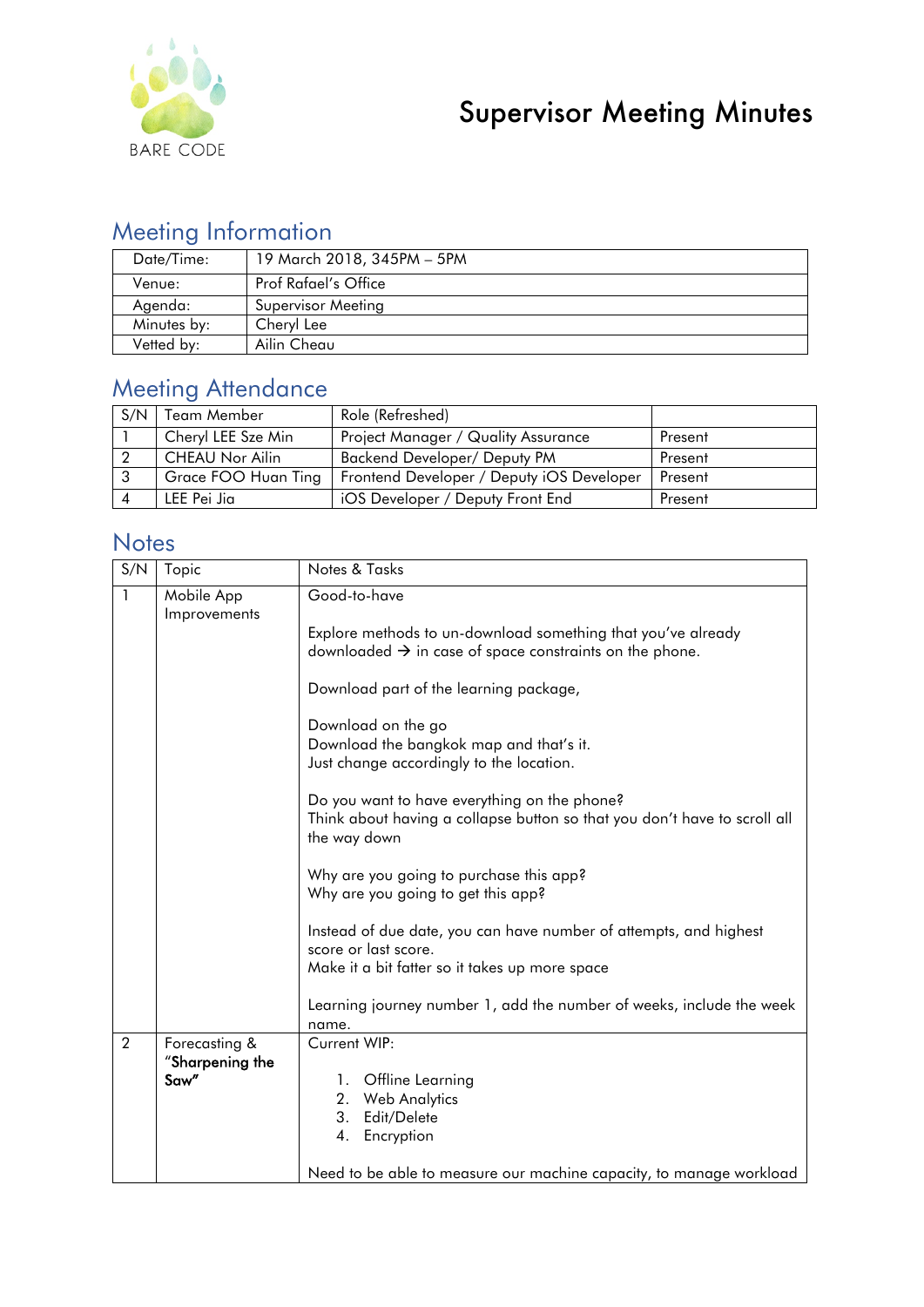

# Supervisor Meeting Minutes

| We need to be predictable, to manage time and capacity.                                                                                              |
|------------------------------------------------------------------------------------------------------------------------------------------------------|
| As a team, how to minimize the stress level?<br>Steps:                                                                                               |
| Understand what is the key problem<br>$\blacksquare$                                                                                                 |
| Then sharpen the saw                                                                                                                                 |
| Sharpen the saw - Based of 7 Habits of Highly Effective People                                                                                       |
| First set of 3 habits is to manage yourself<br>Next set of 3 habits is to manage others                                                              |
| Last one: Sharpen The Saw                                                                                                                            |
| Example:                                                                                                                                             |
| You need to cut a tree, and you're using an axe to cut the tree. Your axe<br>is not sharp and you have no time to sharpen the saw. How?              |
| To be more efficient, you need to take time to improve your skill and the<br>tool to improve the process, so that you can be more efficient overall. |
| What we can do:                                                                                                                                      |
| Understand the problem, as a team, and understand how to reduce the<br>stress level of our team manage.                                              |
| No time to do the experiment now, research more. Team needs to come<br>together to solve this as this is the most valuable feature of this project.  |
| Goal:                                                                                                                                                |
| Cut down the predicted 12 days into 6 days                                                                                                           |
| <b>Calculation &amp; Prediction</b><br>If you do 5 hours a day, for 12 days, we have 60 hours/person                                                 |
| Total hours for the whole team is 240                                                                                                                |
| Identify what we need to do<br>Put more resources into the offline learning, and reduce those                                                        |
| that have lower value.                                                                                                                               |
| Outsystems - low cost development tool                                                                                                               |
| Key takeaway:                                                                                                                                        |
| Strategic use of time. Most important asset we have over the next 4<br>weeks. Invest your time in the best way possible.                             |
| Do or do not, there is no try.                                                                                                                       |